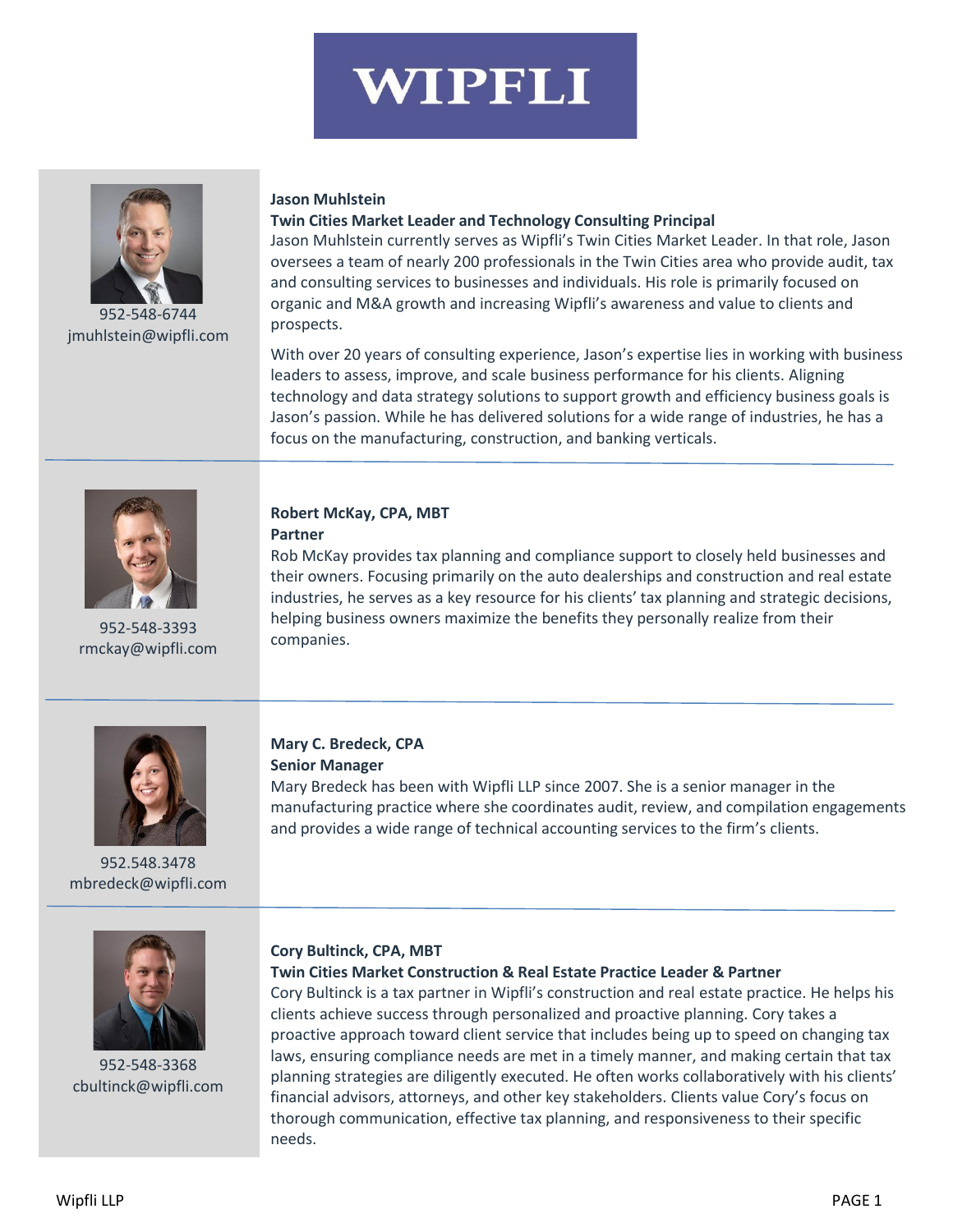

612-263-9823 [bcedergren@wipfli.com](mailto:bcedergren@wipfli.com)

### **Robert D. Cedergren, CPA, CGMA, CITP, CISM, CISA, CGEIT Risk Advisory and Healthcare Consulting Leader and Partner**

Bob Cedergren is the leader of Wipfli's risk advisory services practice and the leader of the firm's healthcare consulting group. In these roles for the firm, he oversees and coordinates the strategic direction of the practice and develops or enhances existing services. Bob also provides consulting services to clients in the areas of enterprise risk management, cybersecurity, internal audit and SOC audits, leveraging his 20-plus years of experience.



651-766-2886 [colin.johnson@wipfli.com](mailto:colin.johnson@wipfli.com)



651-766-2865 [gknapp@wipfli.com](mailto:gknapp@wipfli.com)

# **Colin Johnson**

### **Director, Mergers & Acquisitions**

Colin Johnson is a director with over 15 years of investment banking and consulting experience. He has advised on more than \$1B of transactions across the manufacturing and distribution, product engineering and design, software as a service (SaaS), health care and market research industries. Colin focuses on advising private middle market companies and their shareholders on mergers and acquisitions, valuation, transition, and strategic planning matters.

#### **Gregg S. Knapp, CPA, CMA Partner**

Gregg Knapp is an audit partner in Wipfli's St. Paul office. With over 30 years of experience, he serves clients primarily in the manufacturing and distribution industry. Gregg assists his clients with a wide range of financial accounting and reporting matters and various tax planning and compliance matters. With his broad base of experience in consulting with business owners, he has proven to be a value-added service provider.



952-230-6488 [jolejnik@wipfli.com](mailto:jolejnik@wipfli.com)

# **Jeff Olejnik**

# **Principal, Risk Advisory Services**

Jeff Olejnik is responsible for the leadership, growth, and development of Wipfli's cybersecurity services practice. He is a highly experienced IT security services professional with more than 20 years in the industry. Jeff helps clients manage risk through effective information security, business continuity planning, and program management. He is a seasoned entrepreneur with proven experience in building successful companies in the IT services industry.



952-548-6714 rhafner@wipfli.com

# **Ronald Hafner, CPA**

#### **Partner in Charge, Manufacturing and Distribution Practice**

With over 30 years of experience, Ron Hafner leads Wipfli's firmwide manufacturing and distribution practice and the public company (SEC) services practice. He works with public and private clients of all sizes, assisting them with financing transactions, accounting issues, and mergers and acquisitions, as well as performs audits and reviews.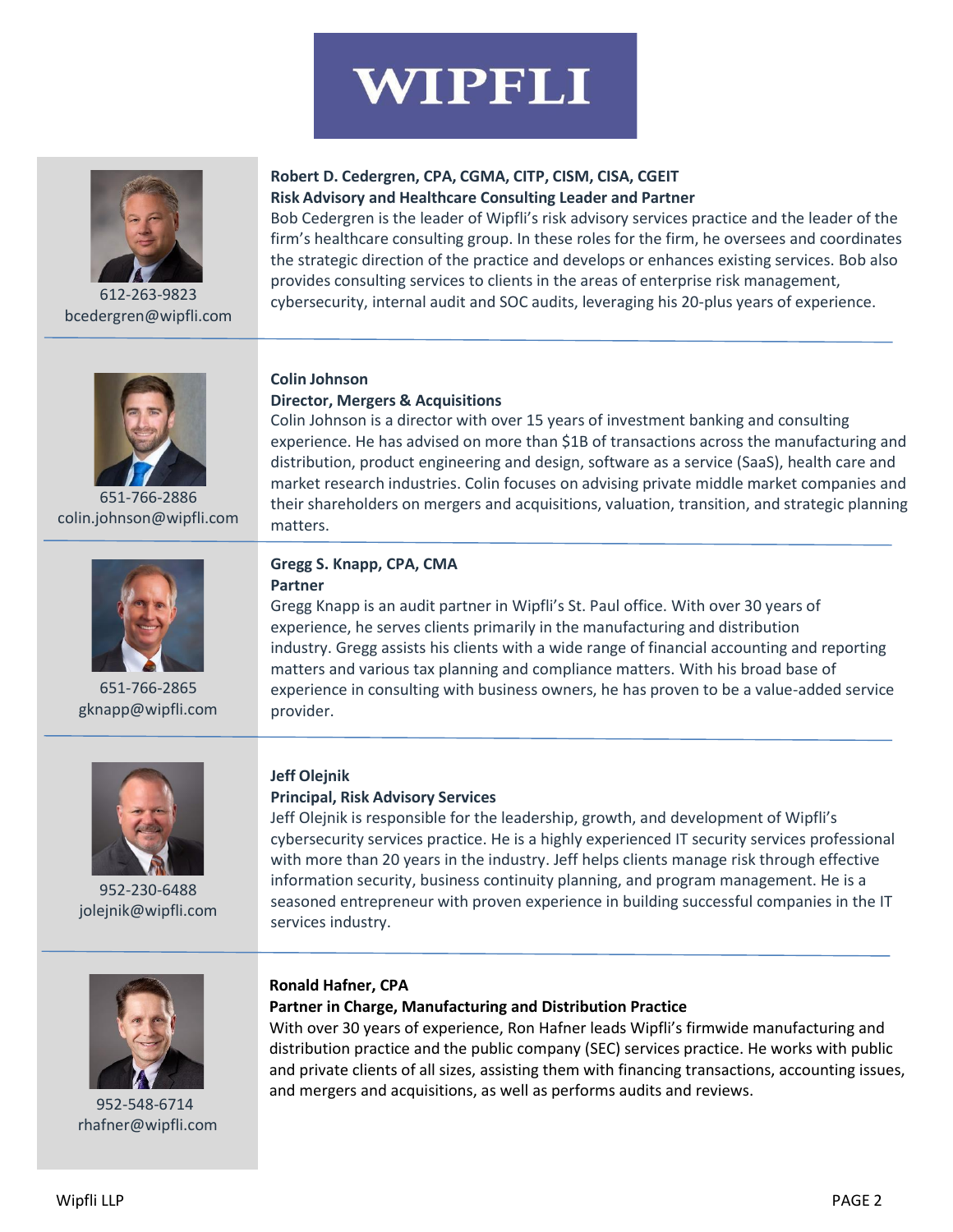

952-548-3412 [rswiderski@wipfli.com](mailto:rswiderski@wipfli.com)

### **Ryan Swiderski Principal**

Ryan Swiderski utilizes his 16 years of consulting experience to bring CRM systems and process expertise to Wipfli's clients. As a principal and delivery lead in Wipfli's Customer Engagement practice, he focuses on sales, service, marketing, collaboration, and related technology, with an additional concentration in collaborative and business intelligence solutions. His leadership, business process acumen, and technical expertise consistently deliver value and help his clients reach their business technology related goals.



952-548-3404 [nwenner@wipflifinancial.com](mailto:nwenner@wipflifinancial.com)

# **Nate Wenner, CPA, PFS, CFP®, CIMA® Principal, Regional Director, Wipfli Financial Advisors**

As a principal and regional director with Wipfli Financial Advisors, Nate gets to help his clients live their "light-bulb moments" every day. Leveraging his expertise in tax, succession, retirement and investment planning, Nate specializes in developing wellconceived, integrated financial plans for individuals, families, and a range of businesses, from sole medical practitioners to multigenerational family enterprises.



952-548-3330 slang@wipfli.com

# **Scott Lang, CPA Senior Manager**

Scott Lang is an audit and accounting senior manager specializing in the construction and real estate industries. He also has extensive experience in serving clients in the manufacturing, distribution, service as a software, and transportation industries. Scott has served clients ranging in size from closely held joint ventures to large, accelerated public filing entities. Within his engagements, he manages the full client experience of working as a business partner to achieve a smooth and efficient approach to audits and reviews. Throughout the audit and review processes, Scott provides technical knowledge in auditing and accounting matters, financial reporting, internal controls, and business combinations. He emphasizes audit quality, timeliness, and client service throughout his engagements.



952-548-3392 barnaby.allen@wipfli.com

# **Barnaby Allen, CPA Partner**

Barnaby Allen is an audit partner in the public company (SEC) services practice and the tribal gaming practice at Wipfli. With over 15 years in public accounting, he has a track record of helping companies tackle complex accounting issues, including revenue recognition, purchase accounting for acquisitions and share-based compensation. Barnaby has experience in working with large, multinational public and private companies across several industries, including manufacturing and casino gaming. He also has experience with initial public offerings.